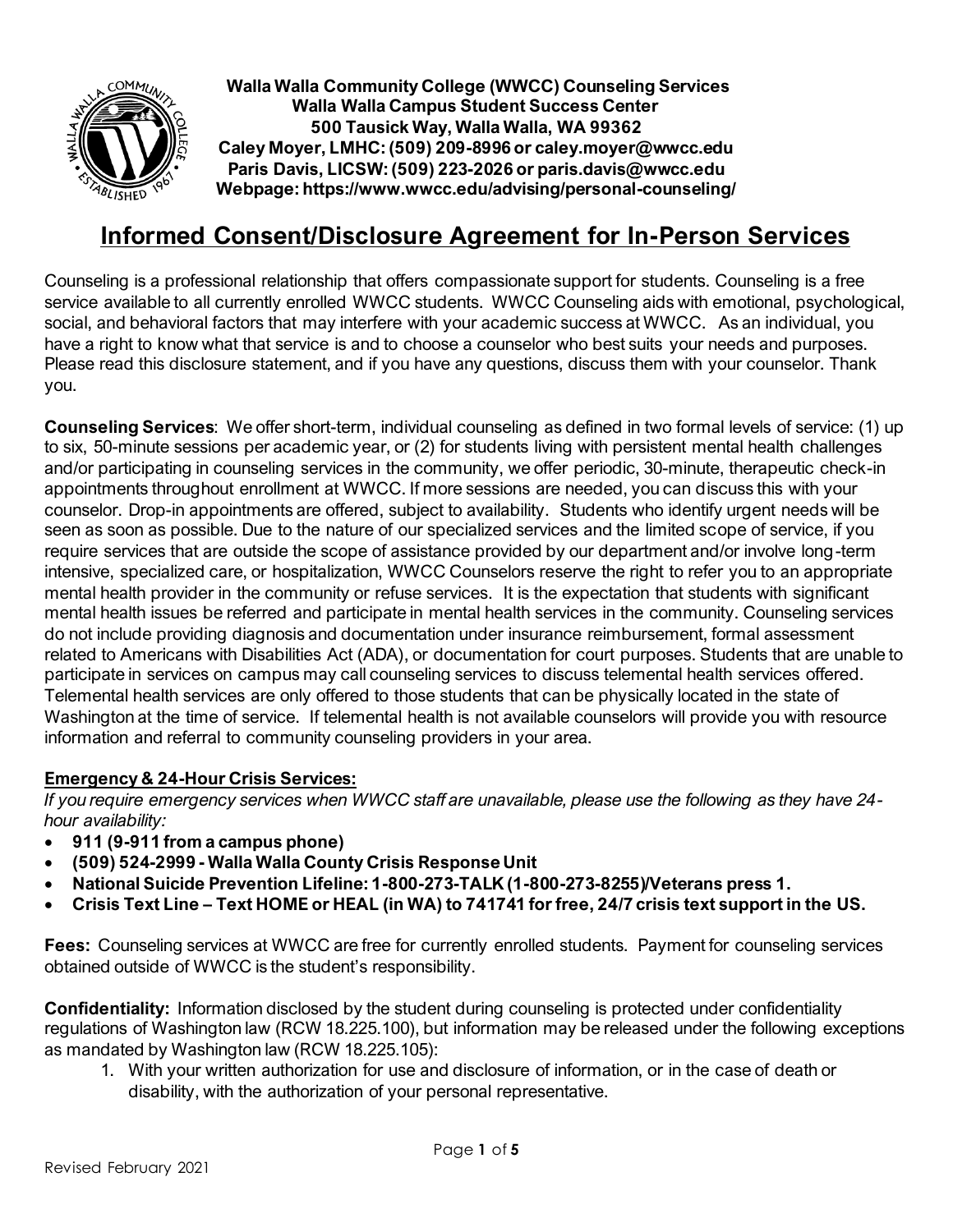

- 2. To any individual if the counselor reasonably believes that disclosure will avoid or minimize a serious, foreseeable, or imminent risk to the health and safety of you or any other individual; however, there is no obligation on the part of the provider to so disclose.
- 3. When there is reasonable cause to believe that a child has suffered abuse or neglect. When there is reasonable cause to believe a vulnerable adult has suffered abandonment, abuse, financial exploitation, or neglect.
- 4. When the student waives the privilege of confidentiality by bringing charges, complaints, lawsuit, or dispute against the counselor.
- 5. If the counselor receives a subpoena from the court to provide information. If this happens, only the minimum information necessary to satisfy the court's order will be provided.

**Appointments:** Individual counseling services are available Monday-Friday, 8:30 am to 4:30 pm during fall, winter, and spring quarters. We provide limited access to counseling services in summer quarter. Appointments to see a counselor may be scheduled with the Student Success Center (SSC) front desk staff (located in the main building D), or by phone (509) 527-4262 or by contacting the counselor directly. If an appointment is missed (no call/no show), SSC staff may attempt to contact you by phone, leaving a generic voicemail one time to reschedule the appointment. If you wish to opt out of receiving phone calls and/or voice messages please inform your counselor.

The best way to contact your counselor between sessions is calling them on their remote work phone number (Dialpad) and leaving a voice message with your callback information if they are not available to answer. **Caley Moyer: (509) 209-8996 or Paris Davis: (509) 223-2026.** Your counselor will respond to your messages within 24 business hours. Please note that your counselor may not respond at all on weekends, holidays, or vacations. Your counselor may also respond sooner than stated in this policy. That does not mean they will always respond that quickly.

**Student Rights and Responsibilities:** Individual counseling appointments are scheduled for 50 minutes in length and therapeutic check-ins are scheduled for 30 minutes in length. If you are unable to keep an appointment, please cancel at least 24 hours in advance so that your time may be given to another student.The counseling service providers reserve the right to refer students who miss two or more appointments or demonstrate a pattern of canceling and rescheduling appointments to community providers. In these instances, no additional appointments will be scheduled until the following quarter.

Students have the right to refuse any proposed intervention or services. While it is our intention to help you feel better, counseling offers no guarantees that you will reach specific goals or experience specific outcomes. You have the right to request a change in counseling approach or counselor (upon availability at the college or in the community) that will best suit your needs. If your mental health needs are beyond the professional scope of practice of your counselor, you will be referred to an appropriate community resource. If you have a complaint or concern regarding your counseling experience, please bring this to your counselor's attention. Our experience suggests these discussions can be valuable. If this discussion is not to your satisfaction, or you feel you cannot discuss with your counselor, please contact the Assistant Dean of Student Success, Debra Erikson (509) 527- 1865, or contact the Washington State Department of Health, Health Systems Quality Assurance (HSQA) Complaint intake, P.O. Box 47857, Olympia, WA 98504 [(360) 236-4700] to obtain a copy of the acts of unprofessional conduct listed under RCW 18.130.180 or to file a complaint.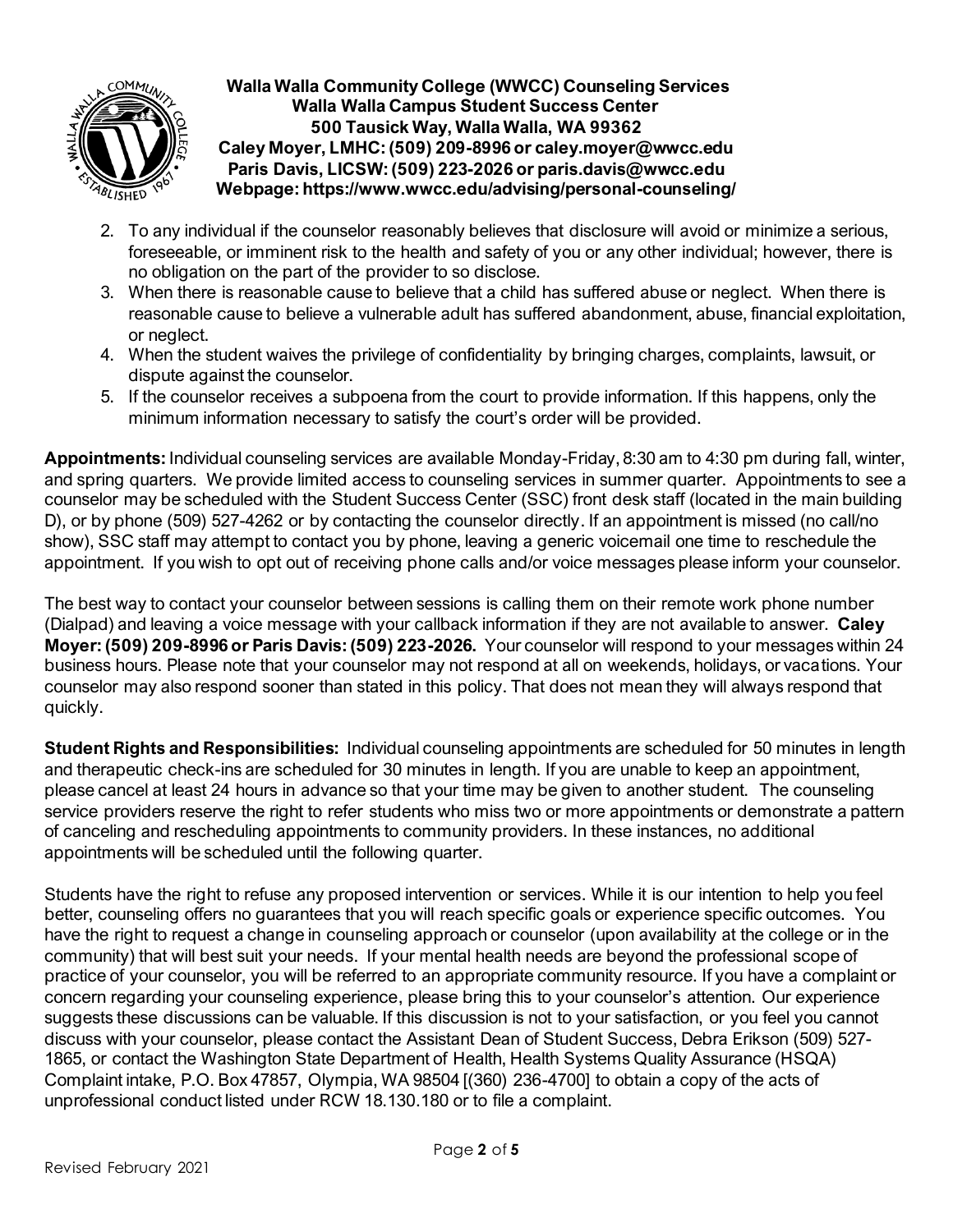

**Termination of Services:** If more than 30 days have passed since our last contact, and the Counselor has not received any contact from you, counseling services will accept that as your notice that you no longer wish to continue counseling and that the counseling relationship has ended. You may re-engage in counseling services at any time, as a currently enrolled student, by contacting your counselor or visiting the Student Success Center front desk (main building D) in-person or by phone (509.527.4262) or contacting your counselor directly.

**Records:** A written and/or electronic record of the services provided to you is kept by your counselor. You may ask to see and copy that record. You may also ask to have that record amended if you believe the information within is in error. These records are kept for five years after termination of the counseling relationship (WAC 246- 809-035).

**Consultation**: For your benefit and your counselor's continued professional development, your counselor may seek consultation from other professionals as needed and in accordance with the highest standards of practice. Consultation is conducted anonymously so that your confidentiality is preserved. WWCC has a CARE Team (also known as a Behavioral Intervention Team) that discusses concerns presented regarding students and assesses for safety, identifies and refers student to appropriate resources, develops interventions or action plans in order to help the student succeed and to ensure the safety of students and the college community as a whole. In cases where the counselor reasonably believes there is a serious, foreseeable, or imminent risk to the health and safety of you or another individual(s), counselors reserve the right to notify the CARE team. In such a case, the information shared will be limited to only as much as is necessary to mitigate the risk.

#### **Safety and Emergency Plan**

Your counselor will develop a plan with you for what to do during mental health crises and emergencies. It is important that you engage with your counselor in the creation of this plan and that you follow it when you need to. As part of the plan an emergency contact person is important. You will need to provide permission for your counselor to communicate with this person about your care during crises and emergencies.

**Emergency Contact** I give WWCC Counseling Services staff permission to contact the following person and leave a message if necessary, in case of an emergency or mental health crisis.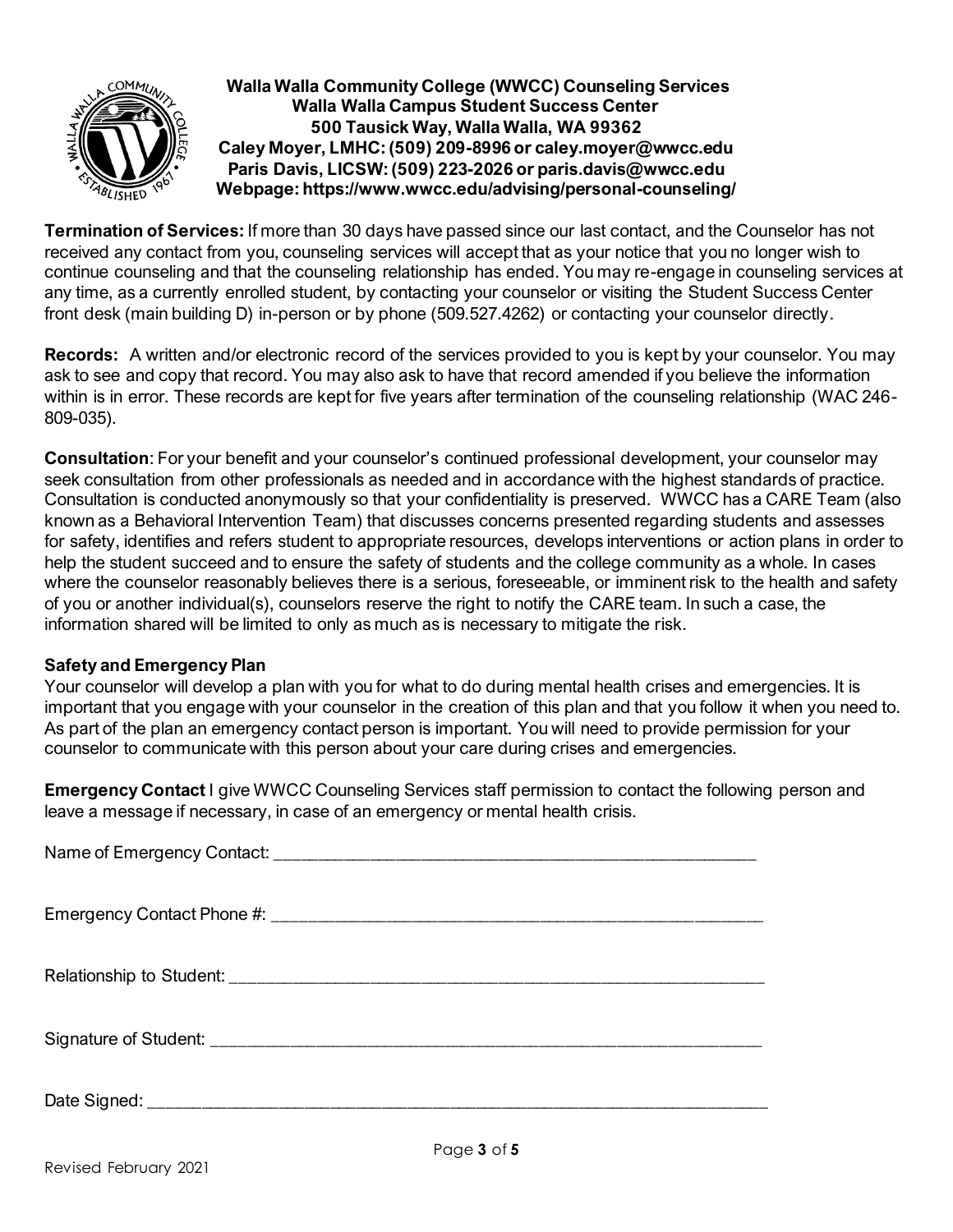

## **About our Counselors**

**Caley Moyer, MA, LMHC** (License # LH60921595) 509.209.8996 caley.moyer@wwcc.edu

**Education, Training, and Experience**: I hold an MA in Counseling Psychology from Walla Walla University and a Bachelor of Arts in English and Philosophy from Gonzaga University. I was a Clinical Manager of a counseling charity in England as well as a Senior Wellbeing Practitioner at the University of the West of England in Bristol. I have extensive experience working with college students on therapeutic issues such as academic stress, relationships, bereavement, depression, anxiety, as well as crisis intervention and long-term mental health difficulties.

**Techniques Used:** My approach to counseling is student-centered, meaning that I use different therapeutic approaches that are tailored to your unique needs. One of the goals of counseling is to help you examine thoughts, feelings and behaviors that lead to personal growth, well-being and achievement. Part of this process is identifying obstacles and ways to overcome them. This can be accomplished through strategies such as talk therapy; the development of problem-solving and resilience skills; as well as relaxation and self-care exercises. My role is to assist you in identifying your strengths, manage difficulties and help you to enjoy your academic and personal life.

**Professional Memberships**: American College Counseling Association (ACCA)

**Paris Davis, MSW, LICSW**

(Licensed Independent Clinical Social Worker #LW 61090494) 509.223.2026 paris.davis@wwcc.edu

**Education, Training, and Experience**: I hold a Master of Social Work degree from Eastern Washington University (2005) and a Bachelor of Science degree in Psychology from Washington State University (2003). Before joining the WWCC Counseling Service, I worked as a Community Mental Health Therapist and Designated Crisis Responder in our region. I have worked as a hospice/home health social worker and with the State of Idaho to manage funding for substance use disorder treatment and employee assistance program benefits. I have extensive experience working in the social services and healthcare fields assisting people of all ages with therapeutic issues such as stress, illness, trauma, relationships, grief and bereavement, positive change, crisis intervention and issues related to severe and persistent mental health disorders.

**Techniques Used**: My approach to counseling is strength-based and student-centered. The strengths-based approach is a social work theory that emphasizes self-determination, self-compassion, and strength. Strengthbased counseling supports a student-centered focus, meaning our collaborative goal is to support you in finding interventions for your unique needs, using various therapeutic models. My approach aims to help you examine thoughts, feelings and behaviors that lead to personal growth, well-being, and achievement. Part of this process is problem-solving to overcome barriers. My style focuses on working with you to identify the strengths and skills you already possess while providing compassionate guidance toward your goals.

**Professional Memberships**: I am a member of the National Association of Social Workers (NASW) & the American College Counseling Association (ACCA).